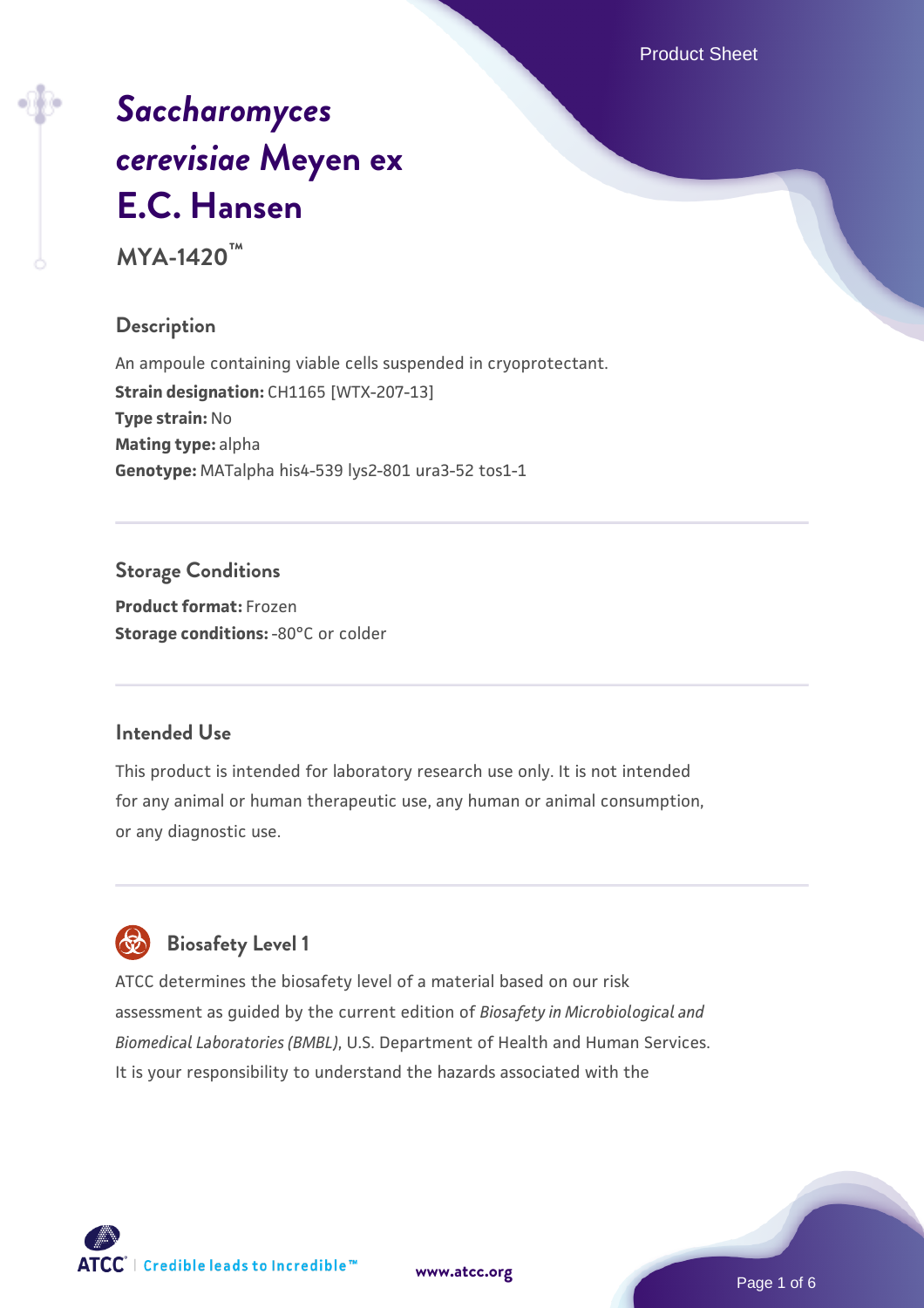#### **[Saccharomyces cerevisiae](https://www.atcc.org/products/mya-1420)** [Meyen ex E.C. Hansen](https://www.atcc.org/products/mya-1420) **MYA-1420**

material per your organization's policies and procedures as well as any other applicable regulations as enforced by your local or national agencies.

ATCC highly recommends that appropriate personal protective equipment is always used when handling vials. For cultures that require storage in liquid nitrogen, it is important to note that some vials may leak when submersed in liquid nitrogen and will slowly fill with liquid nitrogen. Upon thawing, the conversion of the liquid nitrogen back to its gas phase may result in the vial exploding or blowing off its cap with dangerous force creating flying debris. Unless necessary, ATCC recommends that these cultures be stored in the vapor phase of liquid nitrogen rather than submersed in liquid nitrogen.

# **Certificate of Analysis**

For batch-specific test results, refer to the applicable certificate of analysis that can be found at www.atcc.org.

# **Growth Conditions**

**Medium:**  [ATCC Medium 1245: YEPD](https://www.atcc.org/-/media/product-assets/documents/microbial-media-formulations/1/2/4/5/atcc-medium-1245.pdf?rev=705ca55d1b6f490a808a965d5c072196) **Temperature:** 25°C

# **Handling Procedures**

**Frozen ampoules** packed in dry ice should either be thawed immediately or stored in liquid nitrogen. If liquid nitrogen storage facilities are not available, frozen ampoules may be stored at or below -70°C for approximately one



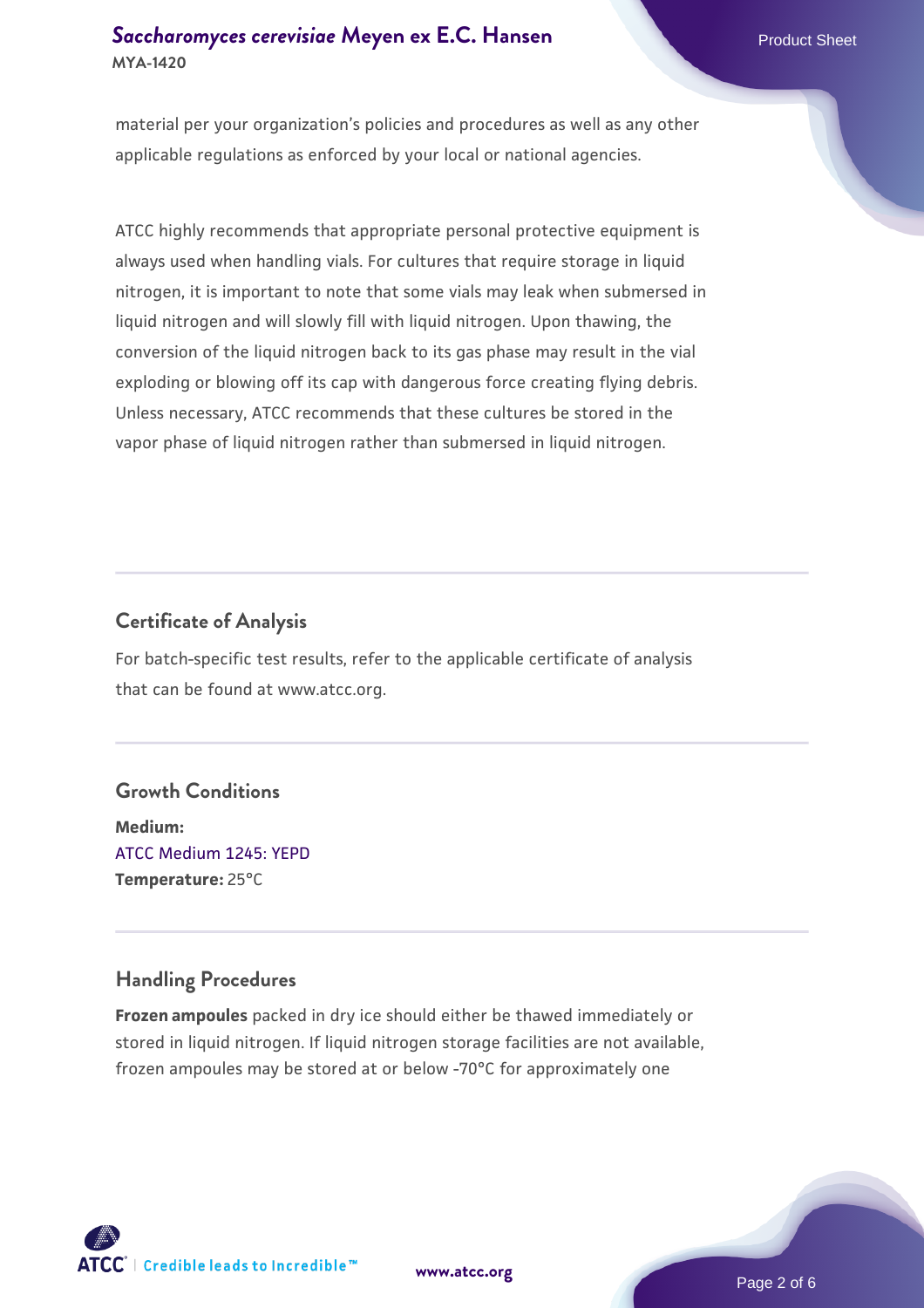week. **Do not under any circumstance store frozen ampoules at refrigerator freezer temperatures (generally -20°C)**. Storage of frozen material at this temperature will result in the death of the culture.

- 1. To thaw a frozen ampoule, place in a **25°C to 30°C** water bath, until just thawed **(approximately 5 minutes)**. Immerse the ampoule just sufficient to cover the frozen material. Do not agitate the ampoule.
- 2. Immediately after thawing, wipe down ampoule with 70% ethanol and aseptically transfer at least 50 µL (or 2-3 agar cubes) of the content onto a plate or broth with medium recommended.
- Incubate the inoculum/strain at the temperature and conditions 3. recommended.
- 4. Inspect for growth of the inoculum/strain regularly for up to 4 weeks. The time necessary for significant growth will vary from strain to strain.

#### **Notes**

Additional information on this culture is available on the ATCC web site at [www.atcc.org.](http://www.atcc.org/)

# **Material Citation**

If use of this material results in a scientific publication, please cite the material in the following manner: *Saccharomyces cerevisiae* Meyen ex E.C. Hansen (ATCC MYA-1420)

#### **References**

References and other information relating to this material are available at www.atcc.org.

#### **Warranty**

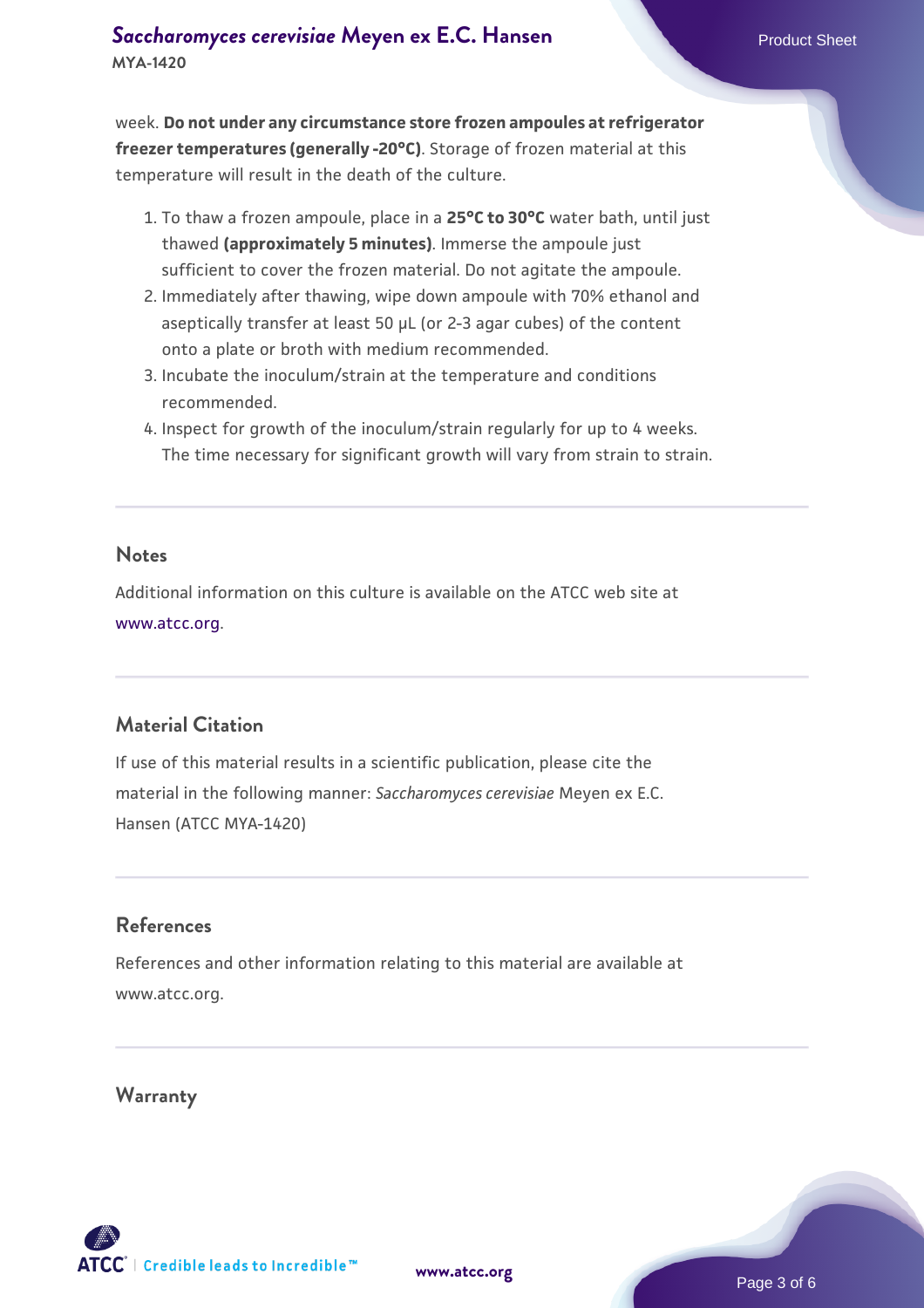#### **[Saccharomyces cerevisiae](https://www.atcc.org/products/mya-1420)** [Meyen ex E.C. Hansen](https://www.atcc.org/products/mya-1420) **MYA-1420**

The product is provided 'AS IS' and the viability of ATCC® products is warranted for 30 days from the date of shipment, provided that the customer has stored and handled the product according to the information included on the product information sheet, website, and Certificate of Analysis. For living cultures, ATCC lists the media formulation and reagents that have been found to be effective for the product. While other unspecified media and reagents may also produce satisfactory results, a change in the ATCC and/or depositor-recommended protocols may affect the recovery, growth, and/or function of the product. If an alternative medium formulation or reagent is used, the ATCC warranty for viability is no longer valid. Except as expressly set forth herein, no other warranties of any kind are provided, express or implied, including, but not limited to, any implied warranties of merchantability, fitness for a particular purpose, manufacture according to cGMP standards, typicality, safety, accuracy, and/or noninfringement.

#### **Disclaimers**

This product is intended for laboratory research use only. It is not intended for any animal or human therapeutic use, any human or animal consumption, or any diagnostic use. Any proposed commercial use is prohibited without a license from ATCC.

While ATCC uses reasonable efforts to include accurate and up-to-date information on this product sheet, ATCC makes no warranties or representations as to its accuracy. Citations from scientific literature and patents are provided for informational purposes only. ATCC does not warrant that such information has been confirmed to be accurate or complete and the customer bears the sole responsibility of confirming the accuracy and completeness of any such information.

This product is sent on the condition that the customer is responsible for and assumes all risk and responsibility in connection with the receipt, handling, storage, disposal, and use of the ATCC product including without limitation



**[www.atcc.org](http://www.atcc.org)**

Page 4 of 6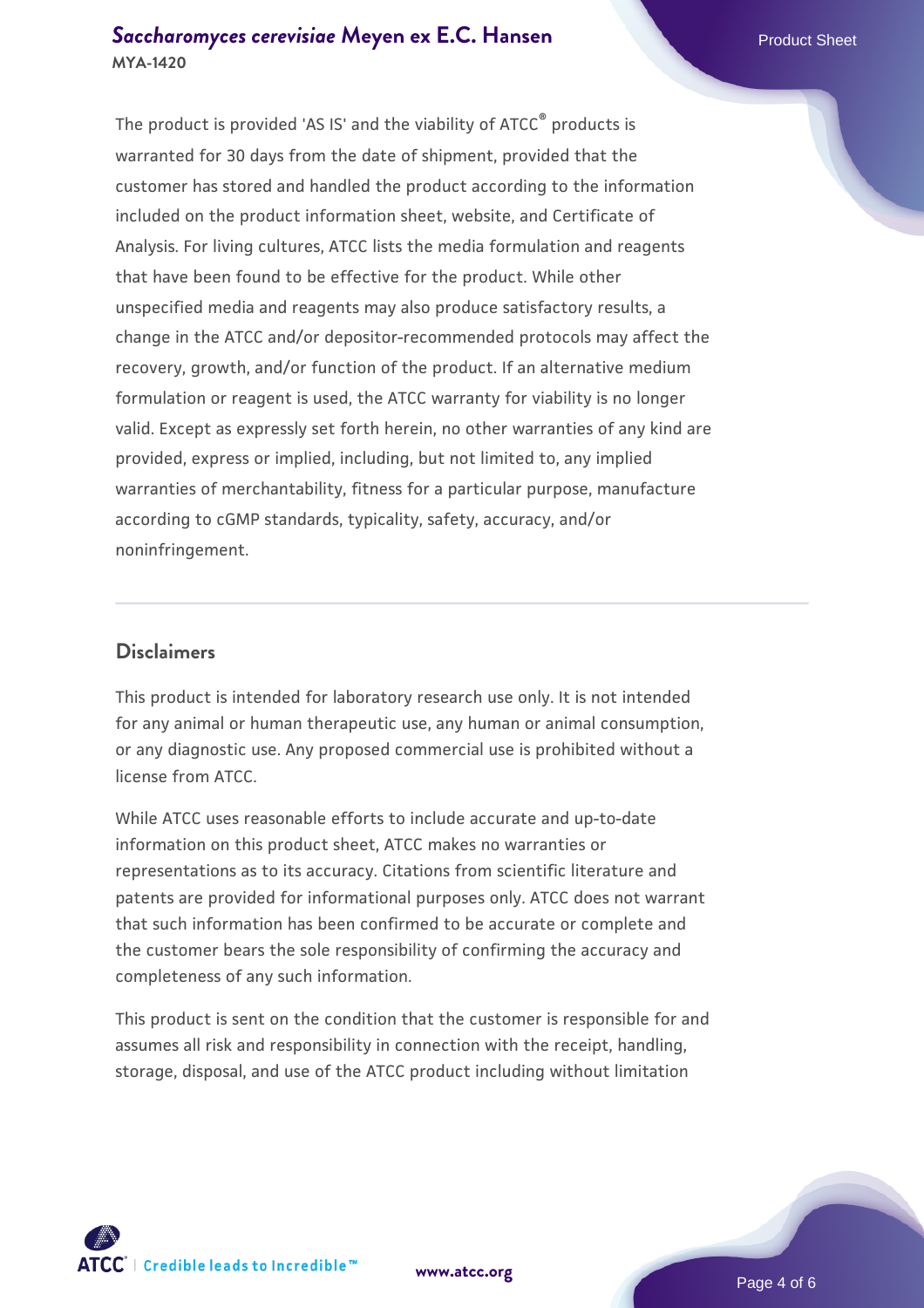taking all appropriate safety and handling precautions to minimize health or environmental risk. As a condition of receiving the material, the customer agrees that any activity undertaken with the ATCC product and any progeny or modifications will be conducted in compliance with all applicable laws, regulations, and guidelines. This product is provided 'AS IS' with no representations or warranties whatsoever except as expressly set forth herein and in no event shall ATCC, its parents, subsidiaries, directors, officers, agents, employees, assigns, successors, and affiliates be liable for indirect, special, incidental, or consequential damages of any kind in connection with or arising out of the customer's use of the product. While reasonable effort is made to ensure authenticity and reliability of materials on deposit, ATCC is not liable for damages arising from the misidentification or misrepresentation of such materials.

Please see the material transfer agreement (MTA) for further details regarding the use of this product. The MTA is available at www.atcc.org.

#### **Copyright and Trademark Information**

© ATCC 2021. All rights reserved.

ATCC is a registered trademark of the American Type Culture Collection.

#### **Revision**

This information on this document was last updated on 2021-05-20

#### **Contact Information**

ATCC 10801 University Boulevard Manassas, VA 20110-2209 USA